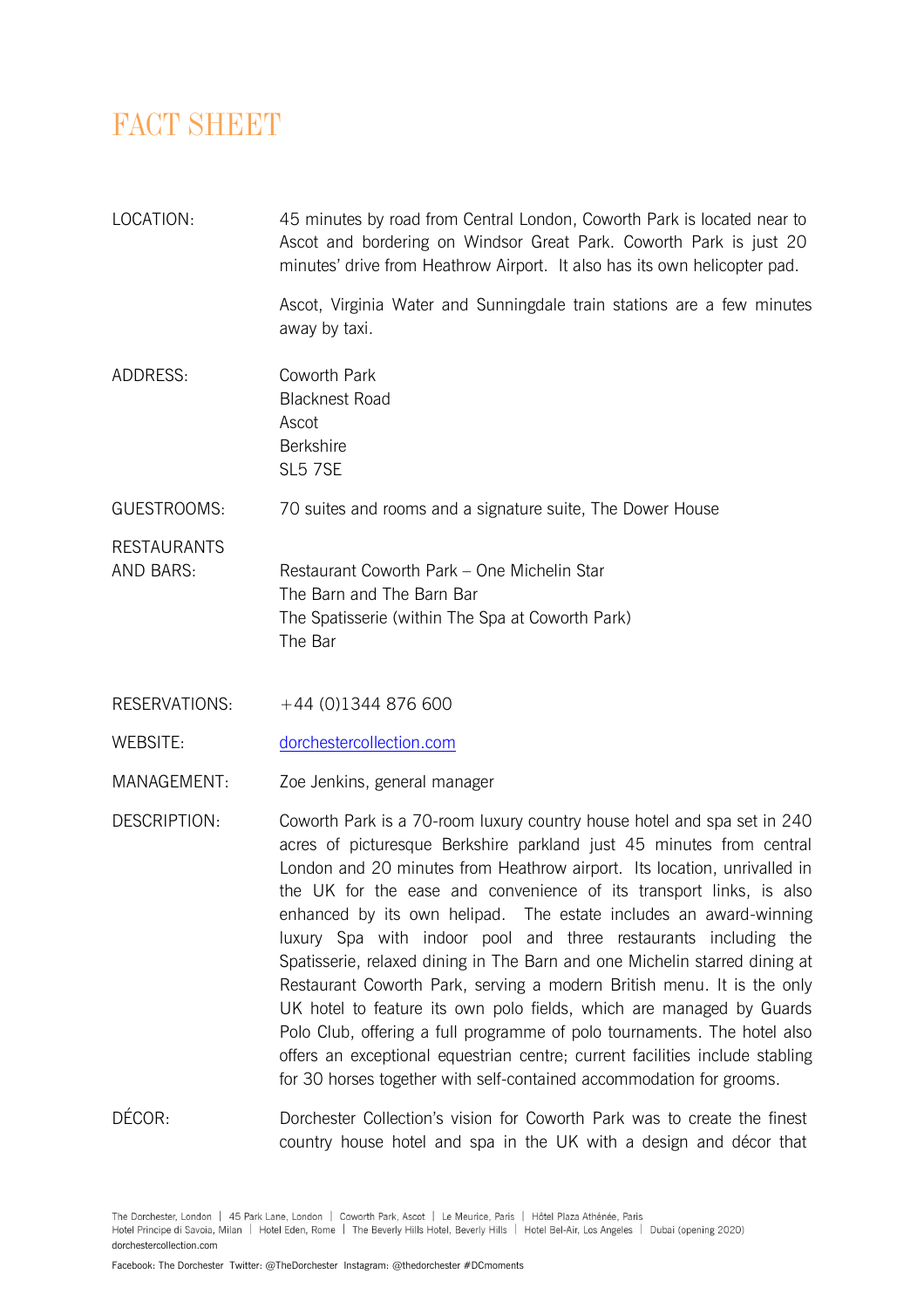recognised Coworth's origins and yet avoided the predictable country house clichés. Inspiration was taken from modern day family run private English country estate properties. Residential specialist interior designers, Fox Linton Associates, were responsible for realizing this vision.

The design approach is one of incredible comfort and simple beauty, creating a relaxed and informal environment that encourages intimacy and privacy. Furnishings, furniture and art are mostly British-made, acknowledging a British tradition of craftsmanship. Throughout the hotel, the flooring is of English smoked oak adorned with beautiful bespoke rugs. Textiles include wool, cashmere, mohair and linen. Natural pigments and dusky colours predominate to instil a character to the hotel that is undeniably English – subtle, understated and elegant.

## GUEST ROOMS

AND SUITES: Of the total 70 guest bedrooms, 30 suites and rooms are located in the Mansion House, each with extensive views through high Georgian windows across gardens and parkland. No two rooms are alike and furnishings and furniture are mostly bespoke and contemporary. Some rooms have ornate four-poster beds that take the form of trees whilst others have upholstered beds. Throughout, the colour scheme is natural and earthy, derived from the landscape outside, with varying highlights of oranges and blues. Each bathroom features its own free-standing copper bath.

> There are a further 40 suites and bedrooms, including some duplexes in the converted stables and cottages, just a short walk from the Mansion House. Named after Derby winners, they have a more equestrian feel, matching the stables' former use and their agricultural architecture. The furnishings and furniture are crisp and modern, utilising natural textiles, leather and contemporary art.

The jewel in the crown of Coworth Park's 21 suites is The Dower House. This picturesque, private three-bedroom house built in 1775 has its own dining room, lounge, kitchen, snug and a secluded garden with its own stream running through it that is home to Coworth Park's family of swans. The interior is decorated by Fox Linton Associates much as a private client might envisage their own English country home.

Within the Mansion House there are 6 suites including the Arbuthnot, Shepheard, Stanley, Weston and Derby suites which are named after previous owners. There are a further 3 suites in the converted Stables and 6 in the converted Cottages. Suites in the Stables are named after horses owned by Lord Derby which won the St Leger Stakes (Fairway, Keysoe and Swynford) which were established in 1776 and are the oldest of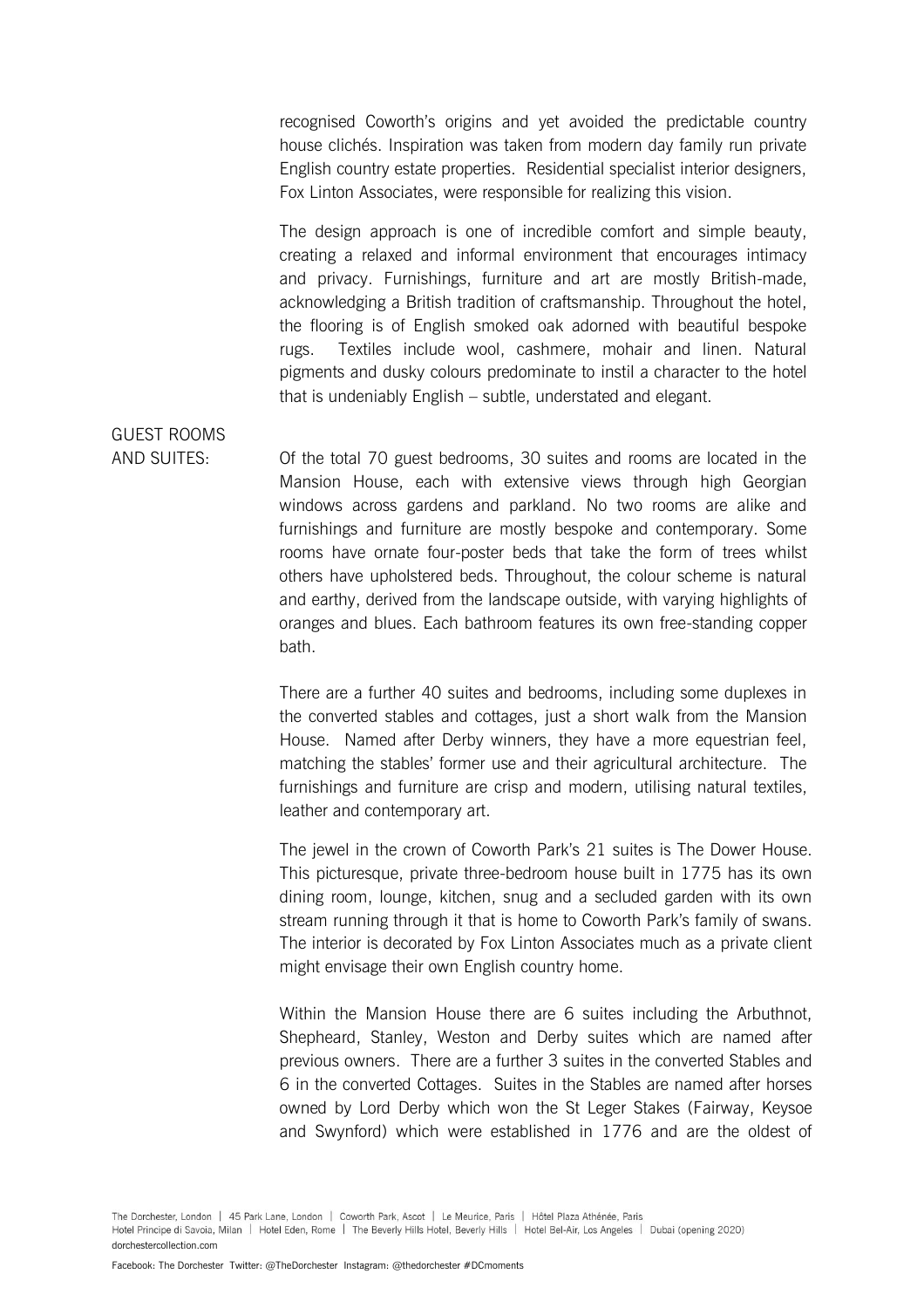Britain's five classic races. The race is the last and longest of the five to be run and takes place in September.

'The Book of Idle Pleasures' by Tom Hodgkinson is placed in all rooms for guests to enjoy.

- RESTAURANTS: Under the culinary guidance of executive chef Adam Smith, Coworth Park offers a choice of exceptional dining options including Michelin Star awarded Restaurant Coworth Park. Three of the hotels gathering spots are located within the Mansion House, with stunning views through French doors across the rose terrace and croquet lawn to the meadow and rolling estate grounds beyond. Restaurant Coworth Park showcases a modern presentation of classic British flavour combinations and a commitment to quality ingredients and depth of flavour. In 2018 and 2019, Michelin Guide UK awarded executive chef Adam Smith a Michelin star for Restaurant Coworth Park. Service is provided with relaxed elegance in a contemporary elegant setting. The Bar at Coworth Park offers a finely crafted and diverse cocktail list whilst the Drawing Room is popular for its quintessentially English afternoon tea and light meals and was awarded Best Traditional Afternoon Tea in 2018. For relaxed rustic dining guests can choose The Barn at Coworth Park located a short stroll from the Mansion House, adjacent to the converted stables and cottages. Located in The Spa at Coworth Park, the Spatisserie serves a varied menu from healthy snacks to light meals and afternoon tea, fruit smoothies to champagne to a backdrop of stunning views over the hotel's grounds.
- PRIVATE EVENTS: The hotel offers four private rooms that can host events from a small private board meeting to a lavish dinner for up to 250 guests.

The Oak Room, The Oval Room and The Garden Room are situated in the Mansion House and all enjoy natural daylight, with two of them boasting their own private terraces. The Tower House is located next to the converted Stables and has a small balcony with uninterrupted views overlooking the lake.

- SPEAKER EVENTS: The hotel runs a variety of speaker events organised every month that take place in Restaurant Coworth Park. Events start at 12 noon and include a glass of champagne on arrival in the Drawing Room and a three-course lunch in Restaurant Coworth Park with a glass of wine, coffee and chocolates. Further details and prices are on the website.
- SPA & FITNESS: The Spa at Coworth Park provides three leading product ranges in a contemporary eco-luxury setting, decorated with natural and organic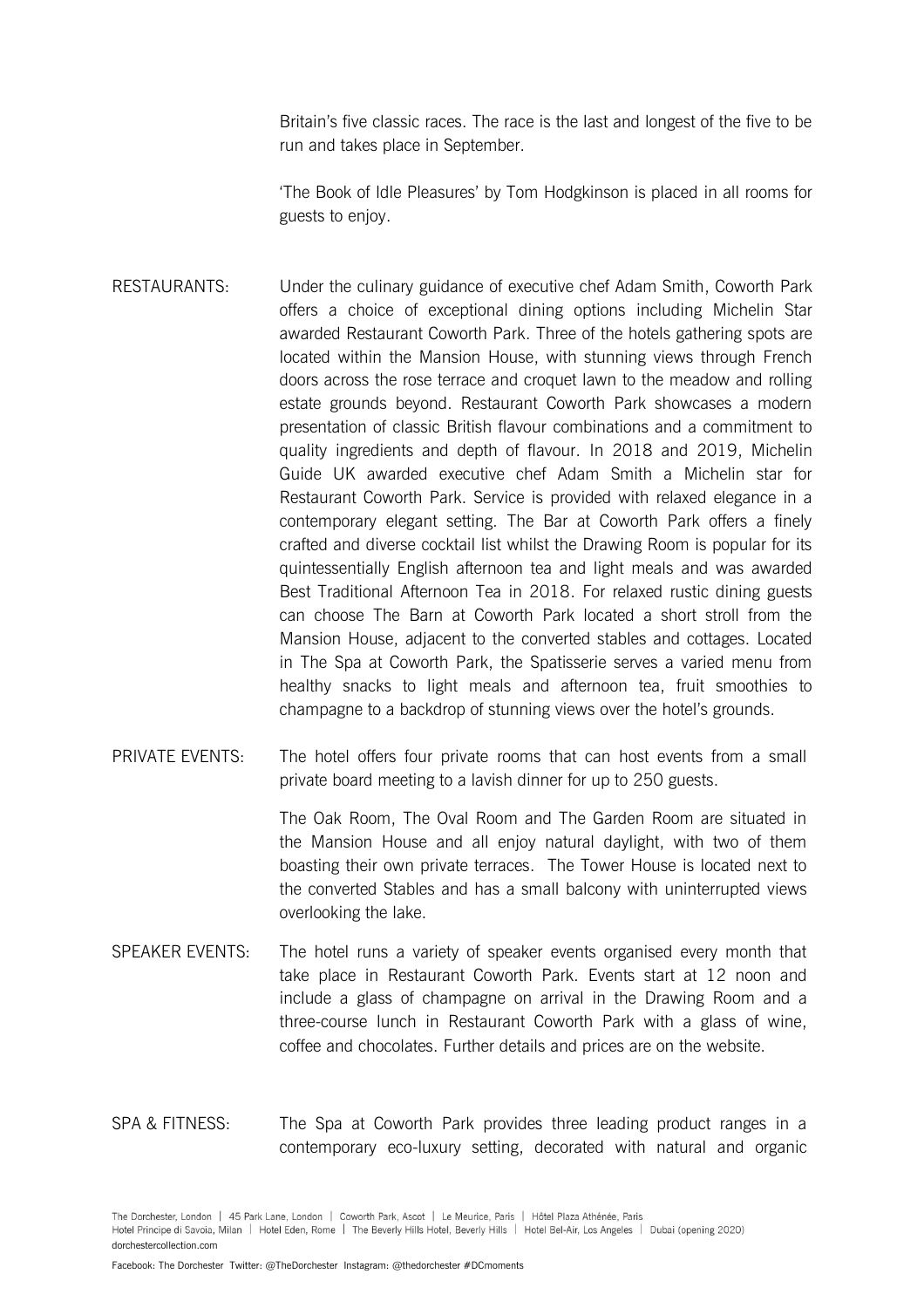materials, flooded throughout with natural daylight and offering stunning parkland views. Guest may enjoy a celebrated range of spa products including; Aromatherapy Associates, Carol Joy London and Ishga. The spa features eight treatment rooms including two doubles, a manicure and pedicure suite, relaxation room, The Spatisserie, gym, indoor pool and outdoor sun terrace where guests can recline on sun loungers.

Boasting solid eco-credentials The Spa at Coworth Park is built predominantly out of timber structures. Emerging from the hillside it has a Living Roof with plants and herbs such as St. John's wort, thyme, chamomile and lavender.

Children under the age of 16 years who are resident at Coworth Park are permitted into the spa and can use the swimming pool under the strict supervision of a parent or guardian from 9.00am to 11.00am and 5.00pm to 6.30pm. Non-resident children under the age of 16 are not permitted to enter the spa.

POLO: Coworth Park's two high goal polo fields are managed by Guards Polo Club under the name 'Guards Polo at Coworth Park'. Both grounds and fixtures are managed by the Polo Office at Smith's Lawn. Internationallyrenowned, Guards Polo Club brings almost 60 years of hosting worldclass sport and polo events to the hotel. Coworth Park is unique in that it is the only hotel in the UK that provides its own polo fields and practice facilities. Popular fixtures held at Coworth Park include the influential Indian Empire Shield and the Audi Polo Challenge.

> Guards Polo Club is situated in the heart of Windsor Great Park and boasts 10 grounds, two Royal Boxes and an elegant Clubhouse, which was opened by HM The Queen in 2009. The Club was founded by HRH Prince Philip in 1955 and he remains President of the Guards Polo Club to this day, taking an active interest in all events at the Club. Guards Polo Club hosts more than 400 matches throughout the season, which runs from late April to mid September. Key tournaments include high-goal Cartier Queen's Cup, the Al Habtoor Royal Windsor Cup, Jack Wills Varsity Day, Ganjam Jaipur Trophy Day, Laureus Polo Cup, the Archie David Cup and the Hurlingham Polo Association's International Day, the largest spectator polo day in the world.

- RIDING: Equestrian at Coworth Park is available for horse-lovers of all standards to enjoy a hack around the estate.
- OUTDOOR With its superb location Coworth Park offers guests a wide PURSUITS: choice of leisure activities.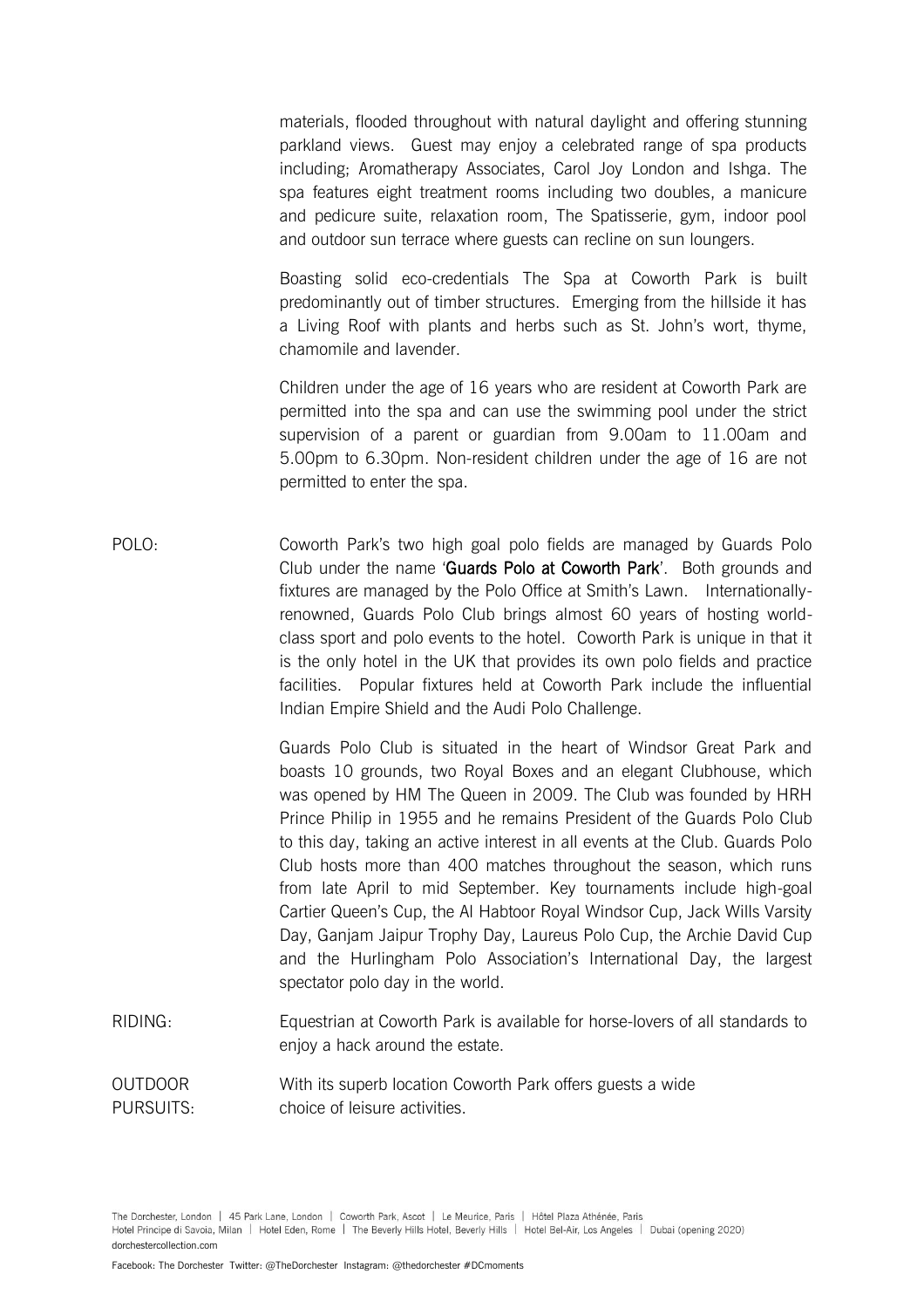Race-goers can enjoy a day's racing at Ascot while families have Legoland and Thorpe Park just a short drive away. For guests wishing to soak up some local history, Coworth Park is also near to the restored lakeside Roman ruins of Leptis Magna or guests can enjoy boating on the River Thames.

Coworth Park offers guests a bicycle fleet for guests to enjoy whilst staying at the property. The bikes include a Babboe cargo bike and a tandem bicycle and are offered alongside traditional bikes and with helmets.

And for those who just want to relax, the hotel's grounds offer the space to indulge in a game of croquet on the lawn, a stroll around the estate or tea and scones in The Drawing Room and The Conservatory.

## COWORTH PARK KIDS:

Coworth Park welcomes children of all ages and the 'Coworth Park Kids' programme means there is plenty to do so they don't get bored. What's more a Kids Concierge is on hand 24/7 to help organise activities and keep them entertained.

Coworth Park Kids is open Friday, Saturday and Sunday from 10am to 1pm and 2pm to 5pm, welcoming children from age two. There is no membership fee for children under two years or over 12 years.

Teenagers can use the Den to play computer games or watch movies from the DVD library.

Special activity programmes are available throughout the year and include riding lessons.

- GARDENS: Coworth Park includes a series of understated and elegant gardens recognising the hotel's heritage as a quintessentially British country house estate. Overseen by Head of Gardens, Terri Crow, and her team, the hotel gardens offer a tranquil area of respite for guests and visitors to enjoy the finest of the English countryside.
- ENVIRONMENTAL: Coworth Park is one of the UK's most environmentally-friendly hotels through the incorporation of renewable and low energy technologies. The hotel aims to reduce total carbon dioxide emissions by at least 50% thanks to radically different approaches to heating, cooling and lighting.

Key features include: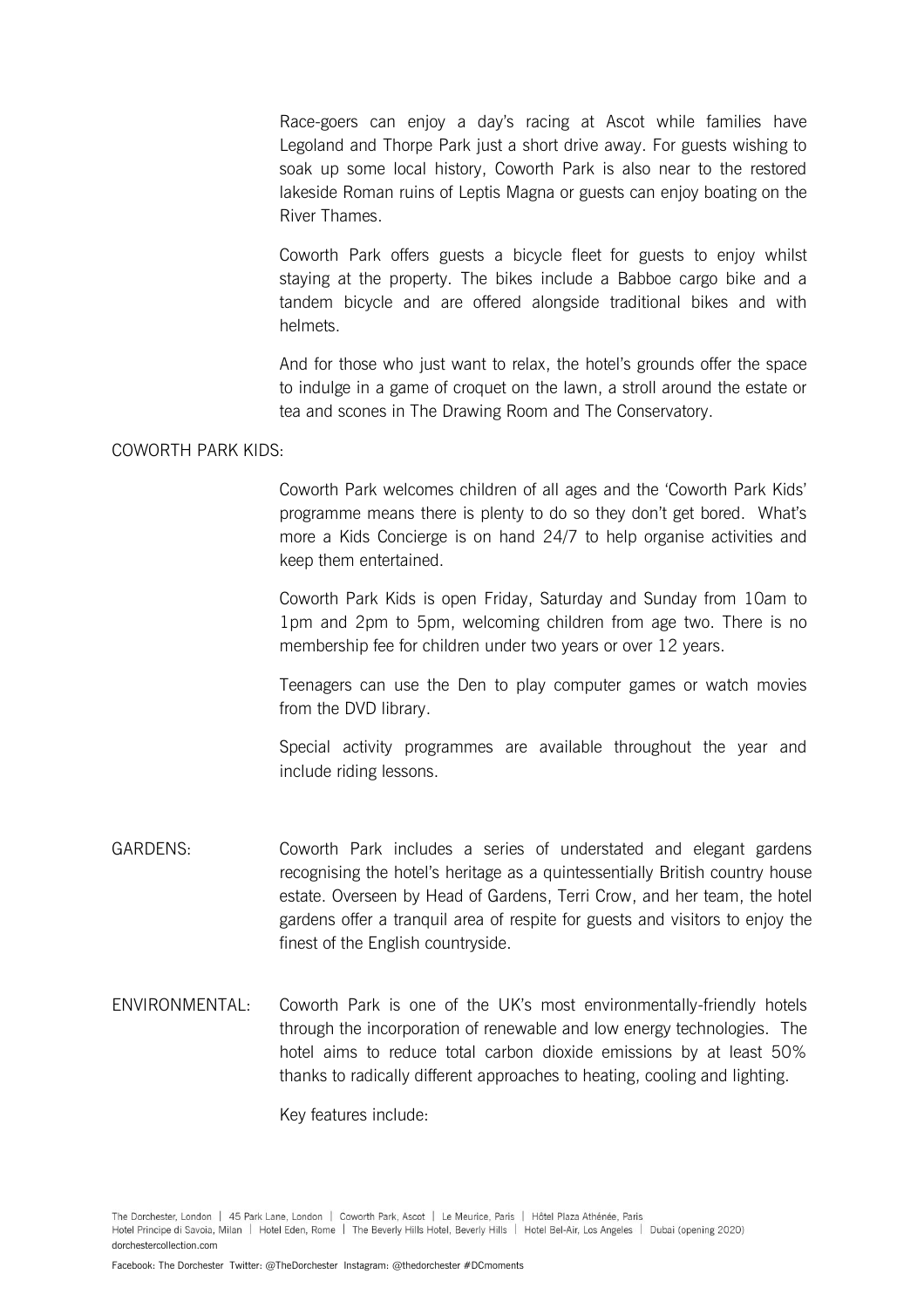- The construction of its own underground energy centre incorporating a Bio Mass Heating Plant
- It is the only hotel in the UK to grow its own fuel with the cultivation of willow on the estate used in the Bio Mass Heating Plant
- To assist in cooling the hotel a system of underground pipes has been installed. Known as 'slinkys' they are buried in 100x150 metres of meadowland. Water is first passed through a chiller and then constantly circulated via these slinkys and then via energy efficient water chillers to provide chilled water for the air-conditioning process
- Purcell Miller Tritton, a leading architectural practice with a vision to create inspiring and enduring architecture, were the architects for The Spa at Coworth Park.
- EPR Architects, known for agile architectural practice, were the overall project architects
- HISTORY: Dating from 1776 Coworth Park was originally owned by land owner and prosperous East India merchant, William Shepheard. Throughout the generations the estate has passed through the hands of a long list of Lords and Ladies including the Earl of Derby who owned the estate for the early half of the  $19<sup>th</sup>$  century. Coworth Park first became associated with polo in the mid 1980s when the owner of Selfridges and Fortnum and Mason, Galen Weston, purchased the estate and built its first polo ground and stables. In March 2001, a further polo ground and practice field had been added, and the estate was set up as a luxurious residential estate with polo facilities aimed at the private and leisure international markets. In 2008 Dorchester Collection started work to renovate the main Georgian manor house and create a luxury country house hotel estate and spa. Coworth Park opened as Dorchester Collection's eighth property in September 2010.
- RATES: Best rates are available direct on the website. Coworth Park can be booked for exclusive use – rates on request. Guests may cross sign bills at any of Dorchester Collection's UK hotels.
- CHECK IN/OUT: 3pm Check In. 11am Check Out. Late Sunday check out subject to availability.
- OWNERSHIP: Opened in 2010, Coworth Park is owned and managed by Dorchester Collection, which also counts The Dorchester and 45 Park Lane in London, Le Meurice and Hotel Plaza Athenee in Paris, Hotel Principe di Savoia in Milan, Hotel Eden in Rome, The Beverly Hills Hotel and Hotel Bel-Air in Los Angeles.